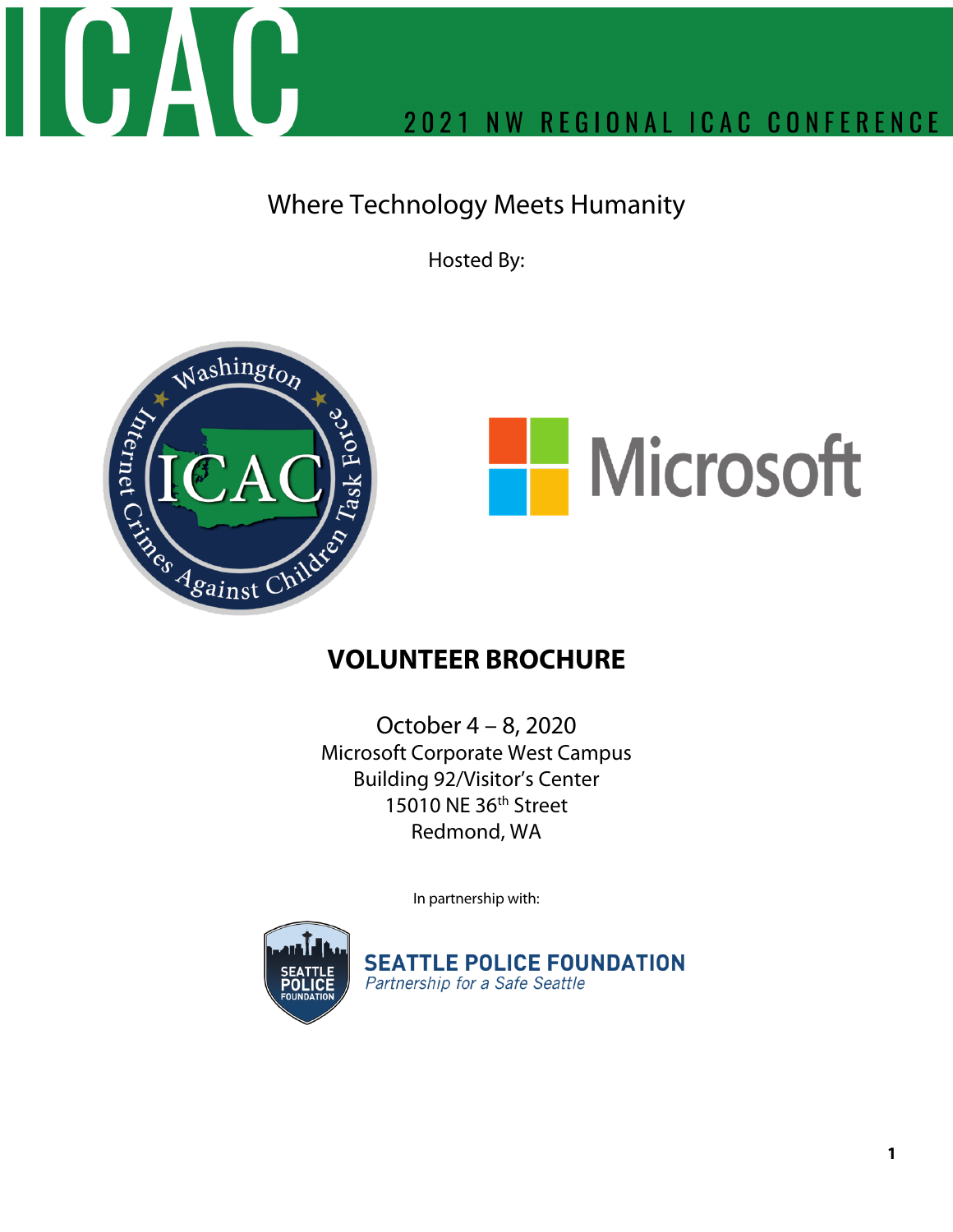# ICAC

## **VOLUNTEER OPPORTUNITIES**

On behalf of the Washington State Internet Crimes Against Children Task Force, we are pleased to have you at this year's conference. Thank you for volunteering your time. Your help and assistance at the conference allows our law enforcement community to have the knowledge and skills needed to keep our children safe.

# **VOLUNTEER OPPORTUNITIES**

| <b>Registration Table</b>         | This position(s) will be responsible<br>for ensuring the registrants are<br>provided name badges, SWAG and<br>other important information.<br>Check-in will be on laptops, QR<br>scanners and paper attendance<br>sheets.                                                                                                                            | Welcome those attending<br>Check-in attendees<br><b>Escort VIPs/Speakers to</b><br>$\bullet$<br>appropriate rooms<br>Pass out SWAG bags/name<br>$\bullet$<br>tags<br>Answer questions<br>٠<br><b>Provide Directions</b><br>$\bullet$                                                                                        |
|-----------------------------------|------------------------------------------------------------------------------------------------------------------------------------------------------------------------------------------------------------------------------------------------------------------------------------------------------------------------------------------------------|-----------------------------------------------------------------------------------------------------------------------------------------------------------------------------------------------------------------------------------------------------------------------------------------------------------------------------|
| <b>Evening Event Registration</b> | Similar to above. Check in will take<br>place outside venue doors with<br>clipboard lists and QR Scanners.                                                                                                                                                                                                                                           | Welcome those attending<br>٠<br>Check-in attendees<br>$\bullet$<br>Pass out drink tickets<br>$\bullet$<br>Provide directions<br>$\bullet$                                                                                                                                                                                   |
| <b>Room Monitors</b>              | This position will be one person per<br>room each session. This person will<br>be responsible for ensuring the<br>room is ready for the session, be<br>familiar enough with technology to<br>assist any presenter with basic IT<br>questions when it comes to<br>uploading their presentation and<br>assisting with the microphone, if<br>necessary. | Prep room (water bottle for<br>$\bullet$<br>speaker, assist loading<br>presentation, clean tables,<br>pick up garbage, if needed)<br><b>SCAN</b> in attendees<br>$\bullet$<br>Remind re: survey app<br>٠<br>Ensure that if closed session;<br>$\bullet$<br>only those allowed are in<br>attendance (verify badge<br>colors) |
|                                   | Attendees will need to be SCANNED<br>prior to entering the room. The<br>conference app will need to be<br>downloaded to your phone prior to<br>arrival. If you do not have access to<br>a smartphone, please check with<br>conference staff at Registration<br>Desk.                                                                                 |                                                                                                                                                                                                                                                                                                                             |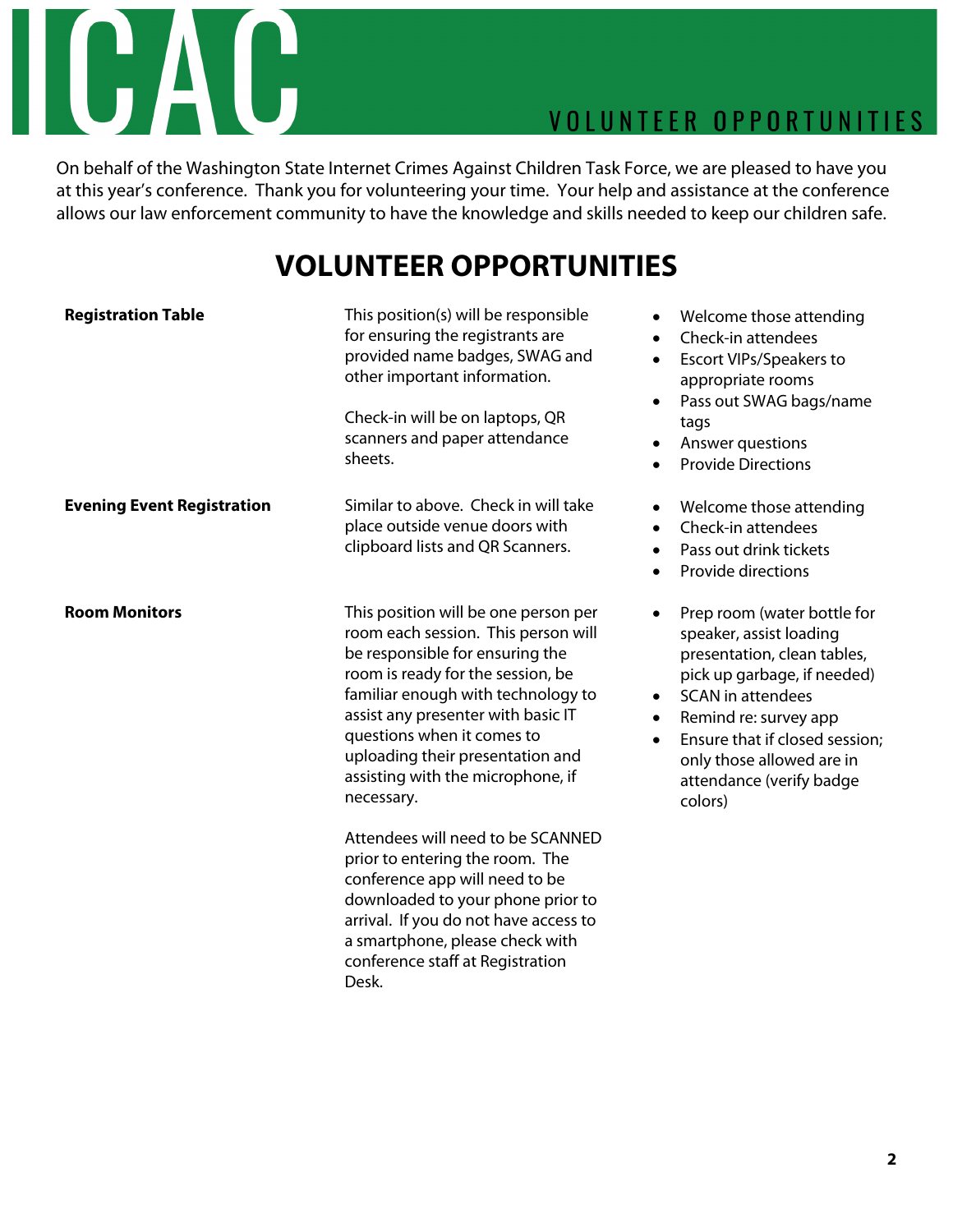# ICAC

# VOLUNTEER OPPORTUNITIES

| <b>Ushers</b>          | This position(s) will encourage<br>plenary session attendees to sit<br>(filling the room from front to back),<br>escort Reserved Seat attendees to<br>their seats, assist in locating open<br>seating (filling in the gaps), and<br>provide direction to overflow option,<br>if necessary. | Welcome and escort<br>$\bullet$<br>attendees towards the front<br>of the room<br>Communicate with other<br>$\bullet$<br>Ushers the number of open<br>seats prior to the start of the<br>event                                                      |
|------------------------|--------------------------------------------------------------------------------------------------------------------------------------------------------------------------------------------------------------------------------------------------------------------------------------------|----------------------------------------------------------------------------------------------------------------------------------------------------------------------------------------------------------------------------------------------------|
| <b>Door Attendants</b> | This position(s) will be stationed at<br>the locked doors between the<br>conference space and the Commons<br>and will ensure all conference<br>attendees are badged in and out of<br>the building and Microsoft security<br>protocols are followed.                                        | Visual check of attendee<br>badge<br>Unlock doors for attendee<br>exit/entry<br>No Scan Necessary<br>$\bullet$                                                                                                                                     |
|                        | <b>Microsoft Blue Badge ONLY.</b>                                                                                                                                                                                                                                                          |                                                                                                                                                                                                                                                    |
| <b>Info Desk</b>       | This position(s) will provide general<br>information to conference attendees<br>and take over misc. registration desk<br>duties when registration closes at<br>noon on Wednesday. This desk will<br>have access to a communication<br>radio.                                               | Lost & Found<br><b>Provide Directions around</b><br>$\bullet$<br>the facility/campus<br>Answer questions<br>$\bullet$<br>Help with the App and any<br>$\bullet$<br>session needs.<br>Provide other general help<br>$\bullet$<br>attendees may need |
| <b>Runner/Floater</b>  | This position will be stationed at the<br><b>Information Desk and assist</b><br>Conference Staff Team, as needed.                                                                                                                                                                          | Priority support for Judit, lan<br>& Kelly                                                                                                                                                                                                         |
| Set-Up/Tear-Down       | This position will help conference<br>staff with general physical set-up<br>and closing tasks before, during and<br>after the conference.                                                                                                                                                  | Set-up or shut-down<br>computers for the labs<br>Hang or remove signage<br>where directed<br>Load and unload vehicles,<br>etc.<br>Volunteers should be able to<br>lift 30lbs or more (60lbs with<br>a hand-truck)                                  |